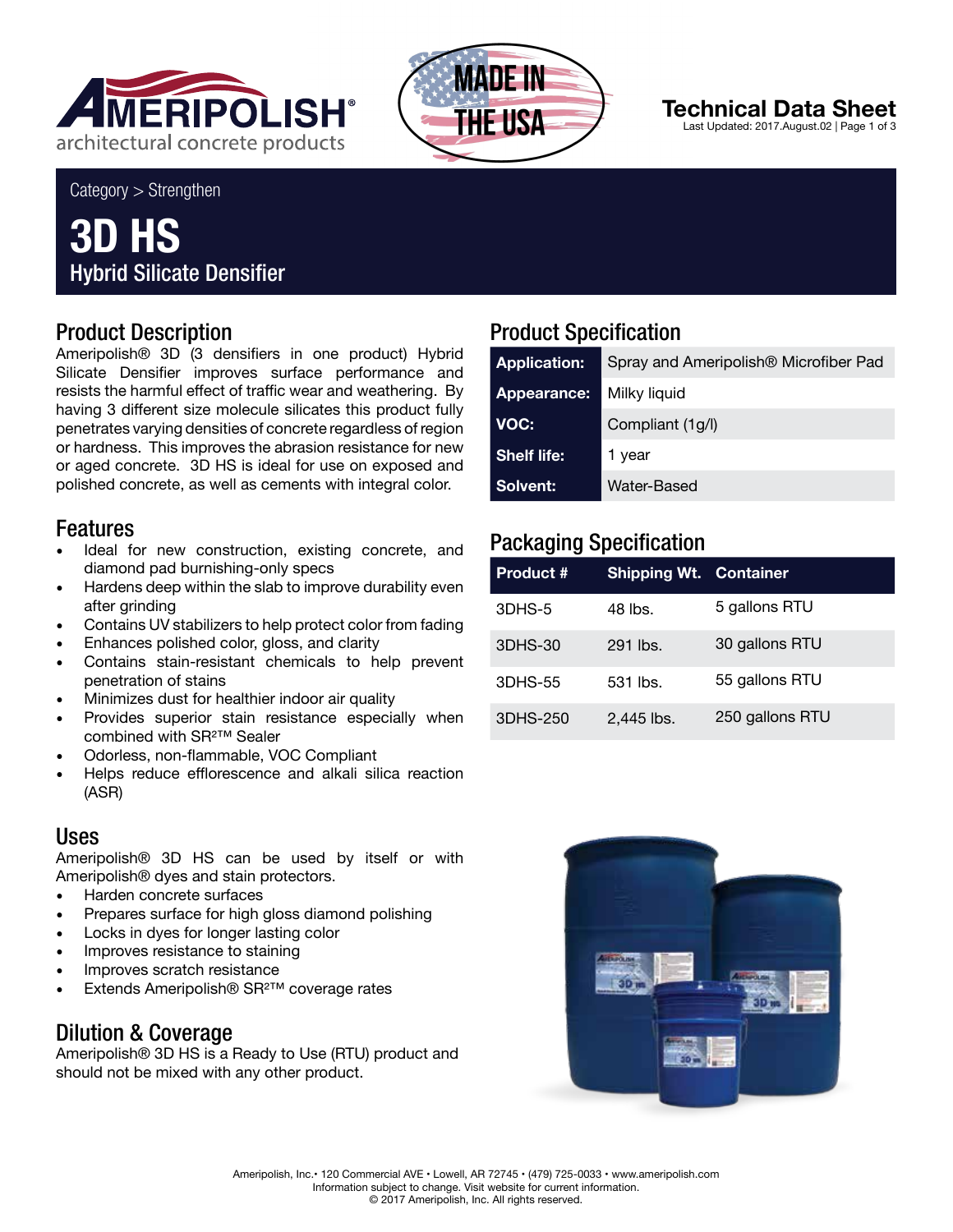

Category > Strengthen

# **3D HS** Hybrid Silicate Densifier

#### Application (Polished Concrete Method)

- 1. Perform main grind using up to 200-grit resin or equivalent resin bond diamond.
- 2. Remove all dust and debris using an automatic floor scrubber and fresh water. Allow time to dry.
- 3. Spray 3D HS with overlapping circular motion. Lightly use pad applicator fitted with Ameripolish® Microfiber Pad to spread evenly on surface. Product does not need vigorous scrubbing-in and will not form a gel. As product is absorbed into surface, apply additional product as needed until floor starts to reject the product. Keep floor wet for 15 minutes, spreading with mop to avoid puddles. Allow time to dry.
- 4. Grind up to a 400-resin bond diamond or equivalent.
- 5. Apply additional light application (optional) using Ameripolish® Microfiber Pad.
- 6. Clean tools and equipment with fresh water before product dries. Overspray and unprotected surfaces should be immediately washed off with fresh water. Allow time to dry.
- 7. Polish to the desired grit level.
- 8. Apply Ameripolish® SR²™ or 3D SP™ following manufacturer's instructions to complete protection and enhance appearance.
- 9. Surface should be cleaned regularly using an automatic floor scrubber with Ameripolish® Rejuvenating Cleaner Concentrate, mixed with water according to manufacturer's directions.

## Application (High Speed Burnisher Method)

- 1. Auto scrub with clean water.
- 2. Apply first application of densifier while maintaining wet edge.
- 3. Spread evenly with Ameripolish® Microfiber Pad and allow time to dry.
- 4. High speed burnish with an 800-grit diamond impregnated pad.
- 5. Apply second application of densifier.
- 6. High speed burnish with a 1500-grit diamond impregnated pad.
- 7. Apply Ameripolish® SR²™ or 3D SP™ following manufacturer's instructions to complete protection and enhance appearance.

#### Application (High Speed Burnisher Method) (cont'd)

8. Surface should be cleaned regularly using an automatic floor scrubber with Ameripolish® Rejuvenating Cleaner, mixed with water according to manufacturer's directions.

#### Cleanup

Ameripolish® 3D HS washes up quickly with soap and water.

#### Storage

- Store upright in safe dry place at 40-105Fº (4 -41Cº)
- Keep product from freezing
- Keep out of reach of children
- Seal container after use
- Do not mix with other chemicals

#### VOC Compliance

In addition, Ameripolish® 3D HS offers VOC compliance with low VOC at 1 g/L and is also compliant with national, state, and district regulations:

- US Environmental Protection Agency
- California Air Resources Board SCM Districts\*
- South Coast Air Quality Management District\*
- Maricopa County, AZ
- Northeast Ozone Transport Commission

\*Before application, verify product conformance with local and state codes.

#### Warning & Safety Information

**KEEP OUT OF REACH OF CHILDREN. DO NOT TAKE INTERNALLY. BEFORE USING THIS PRODUCT PLEASE READ THE SAFETY DATA SHEET IN ITS ENTIRETY! Safety Data Sheets (SDS) can be found online at www.ameripolish.com or upon request by contacting Ameripolish at 1-800-592-9320.**